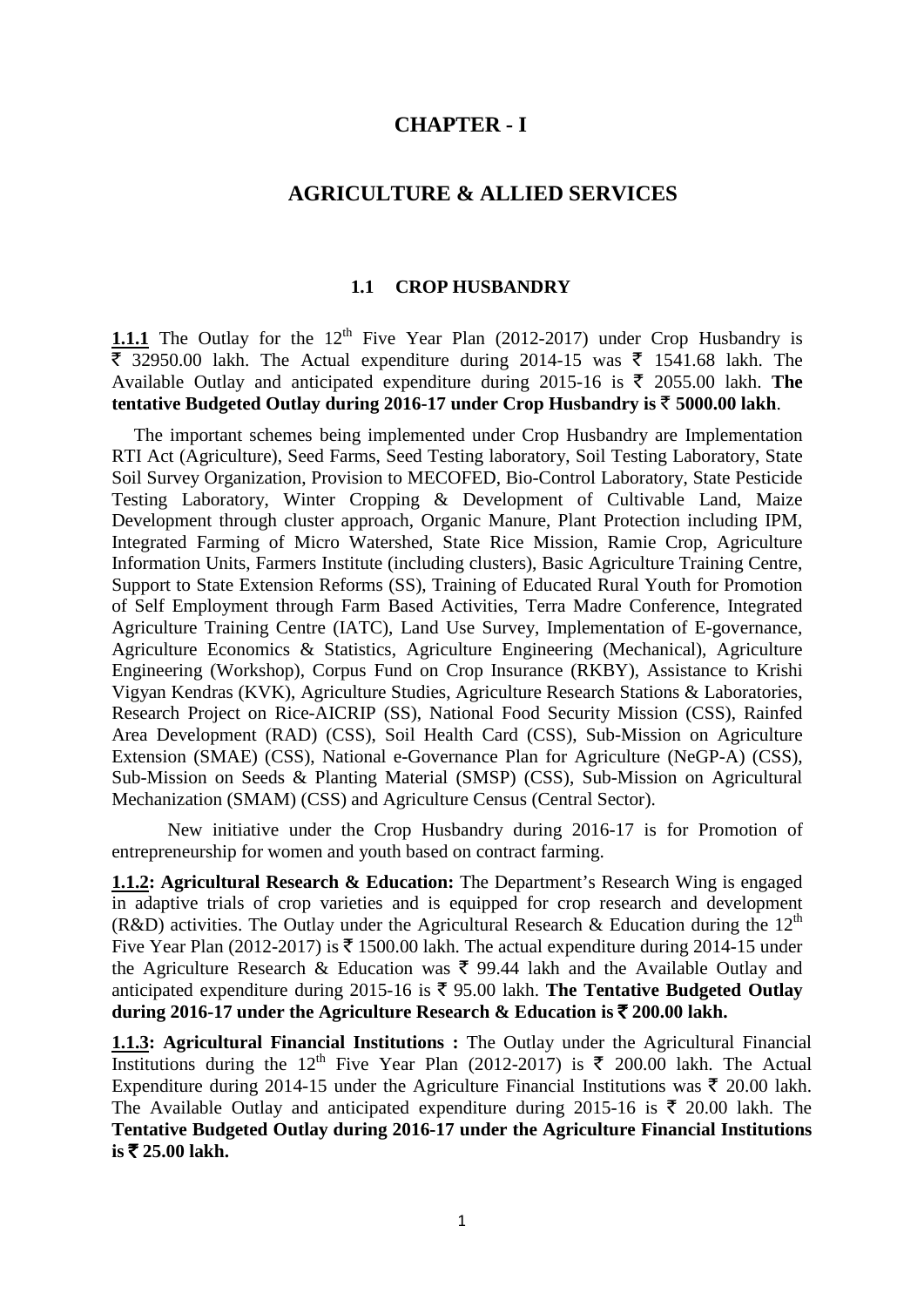### **1.2 HORTICULTURE**

**1.2.1 Horticulture:** The Outlay for the 12<sup>th</sup> Five Year Plan (2012-2017) under Horticulture is  $\overline{\xi}$  28500.00 lakh. The Actual expenditure during 2014-15 was  $\overline{\xi}$  6470.88 lakh. The Available Outlay and anticipated expenditure during 2015-16 is  $\bar{\tau}$  12265.00 lakh. **The Tentative Budgeted Outlay during 2016-17 under Horticulture is** ` **9940.00 lakh.**

**1.2.2** The important schemes implemented by the Department are Direction and Administration, Right to Information, Organic Manure, Plant protection, National Mission on Oil Seed and Oil Palm (NMOOP), Plantation Crop Development, Spices Development, Tuber crops, Regional Centre for Training and production of Mushroom, Indigenous Crops Development, Tea Development Scheme, Horticultural Information Scheme, Capacity Building of Departmental Personnel, Establishment of Practical innovative training centre, Implementation of e-Governance, Agriculture Economics and Statistics, Mission organic, Vegetable Development Scheme, Grand–in–Aid to Agriculture Horticulture Society, Development and Maintenance of Orchard Cum-Horticulture Nursery, Fruit Development Scheme, Establishment of Directorate Horticulture, Floriculture Development Scheme, Development of Strawberry Cultivation, Vegetable Garden, Maintenance of Horticulture Hub, Fruit Processing, Post Harvest Management, Farmers markets and Laybye markets.

**1.2.3 Agricultural Marketing:** Agricultural Marketing plays a vital role in the development of rural economy. A properly organized marketing ensures remunerative returns to the farmers for their produce and in turn helps to augment production. Meghalaya has immense for development of horticulture through diversification and intensification of production plans. The Outlay under the Agricultural Marketing during the  $12<sup>th</sup>$  Five Year Plan (2012-2017) is  $\bar{\tau}$  6000.00 lakh. The actual expenditure during 2014-15 under the Agriculture Marketing was  $\bar{\tau}$  300.00 lakh. The Available Outlay and the anticipated expenditure during  $2015-16$  is  $\overline{\xi}285.00$  lakh. The Tentative Budgeted Outlay during 2016-17 under the **Agriculture Marketing was** ` **1750.00 lakh**.

#### **1.3 SOIL AND WATER CONSERVATION**

**1.3.1** The Outlay for the 12th Five Year Plan (2012 -17) is  $\bar{\tau}$  95,500.00 lakh. The actual expenditure during the First Three Years of the 12<sup>th</sup> Five Year Plan (2012-17) was  $\bar{\xi}$ 18080.81 lakh The Available Outlay during the Annual Plan 2015-16 is  $\bar{\tau}$  3810.00 lakh and is expected to be fully utilized. **The Tentative Budgeted Outlay for the Annual Plan 2016-17 is** ` **15900.00 lakh which includes** ` **900.00 lakh of NABARD Loan,** ` **12000.00 lakh for CSS including PMKSY,** ` **700.00 lakh under Article 275(1),** ` **500.00 lakh Convergence with CLEMP,** ` **500.00 lakh for other Convergence Programme.**

**1.3.2** Achievement during 2015-16 : During 2015-16, under Soil & Water Conservation Schemes in General Areas, 2379.5472 hectare was maintained for the existing plantations under Cash/Horticultural Crops Development Works. The total expenditure under the above schemes is  $\bar{\tau}$  179.90 lakh. With support of NABARD Loan, 5 nos. River Valley Projects under RIDF-XVI and 10 nos. under RIDF-XX were implemented and the expenditure incurred is  $\bar{\tau}$  1199.27 lakh. 13647 hectare was covered under Integrated Watershed Management Programme (IWMP) and the expenditure incurred is  $\bar{\tau}$  2047.06 lakh.

#### **1.3.3 Important programmes under the Sector for the 2016-17 can be seen as follows:-**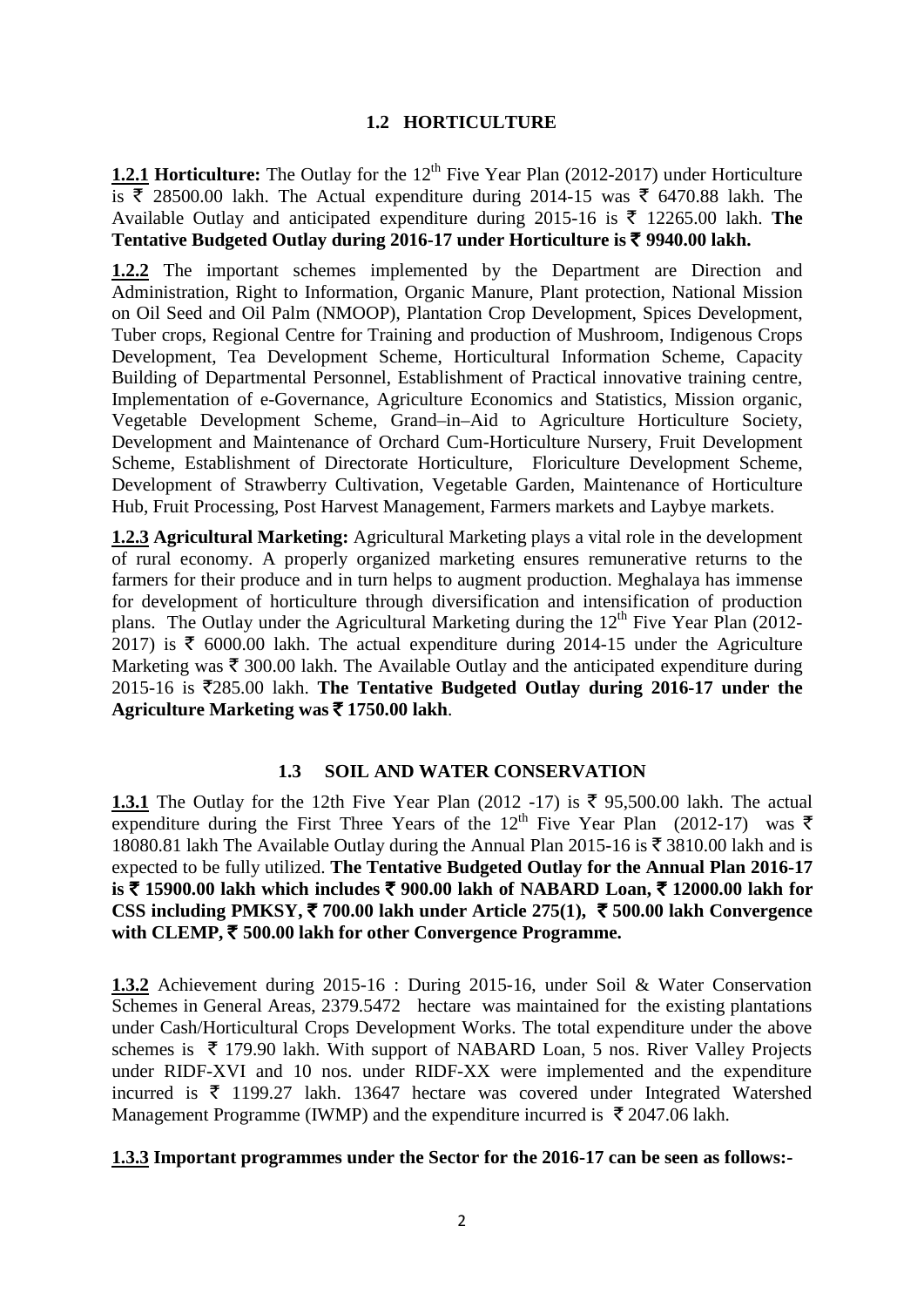**(i)** The World Bank supported Community Led Ecosystem Management Project is being taken up for implementation in the State. Various ongoing initiatives for natural resource rejuvenation and livelihood practices based on these will get substantially upscaled under these initiatives.

**(ii) Soil & Water conservation Projects under RIDFs of NABARD Loan: -** The Department was availing loan from NABARD started from the year 2000-2001. Projects sanctioned under various tranches of RIDFs from the year 2007-08 to 2014 – 2015 were 41 (forty one) nos.

**(iii) Accelerated Irrigation Benefits Programme (AIBP):** This is a Central Assistance scheme between the central and the state at a ratio of 90% : 10%. The expenditure incurred during 2013-14 was ` 4475.00 Lakh to create an irrigation potential of 3267 hectare. During 2014-15, no expenditure was incurred as no fund was released by the Government of India and during 2015-16 fund is yet to receive from the centre.

**(iv) Integrated Watershed Management Programme (IWMP):** Various initiatives under the Integrated Watershed Management Programme focus on natural resource rejuvenation It is implemented on 90% : 10% sharing pattern between the Centre and the State Government. The IWMP has now been converted in a Watershed Component of PMKSY since 2015**,** under the Ministry of Agriculture, Government of India being the Nodal Ministry for this scheme. This programme includes the following components:(1)Accelerated Irrigation Benefits Programme (AIBP) – Major and Medium Irrigation including national projects. (2) PMKSY**-** (Har Khet Ko Pani) – Minor Irrigation both surface and ground water, repair restoration and renovation of water bodies, Command Area Development etc. (3) PMKSY -Per drop more crop (4) PMKSY - Watershed Development. The Central Share released by the GOI till date is  $\bar{\tau}$  14582.35311 lakh & the State Share released its matching share at  $\bar{\tau}$  1677.7778 lakh. The expenditure till date under the scheme IWMP is  $\bar{\tau}$  14810.28 lakh.

**(v) Development of Rubber Plantation** : During the year 2013-14, an amount of  $\bar{\tau}$  300.00 lakh was provided under Special Central Assistance which is proposed to raise 389.21 hectare of rubber plantation in the State. The total project cost for this is  $\bar{\xi}$  455.65 lakh for a period of 3 (three) years. An amount of  $\bar{\xi}$  81.11 lakh is approved for the 2<sup>nd</sup> year and  $\bar{\xi}$  74.54 lakh is required for the  $3<sup>rd</sup>$  year which is expected to be sanctioned during 2016-17.

**(vi) Commercial Crop Development Board :** The activities of the Board include promotion of commercial crops cultivation, processing and marketing of the commercial crops in the state. A tentative budgeted outlay of  $\bar{\tau}$  50.00 lakh is proposed during 2016-17.

# **1.4 ANIMAL HUSBANDRY**

**1.4.1** The Twelfth Plan (2012-17) Outlay for A.H. & Veterinary Sector is  $\bar{\tau}$  28800.00 lakh. The actual expenditure incurred during the Annual Plan 2014-15 was  $\bar{\tau}$  1739.43 lakh. The Budgeted Outlay for the Annual Plan 2015-16 is  $\bar{\tau}$  5050.00 lakh of which an amount of  $\bar{\tau}$ 2960.00 is anticipated to be utilized during the year. **The Tentative Budgeted Outlay for the Annual Plan 2016-17 is ₹ 4700.00 lakh which includes ₹ 700.00 lakh for NABARD** Loan, ₹ 1500.00 lakh for Centrally Sponsored Schemes (CSS) and ₹ 800.00 lakh for **Convergence Programme.**

**1.4.2** The major programmes to be taken up for the Annual Plan 2016-17 are :-

- 1. Direction & Administration.
- 2. Veterinary Services & Animal Health.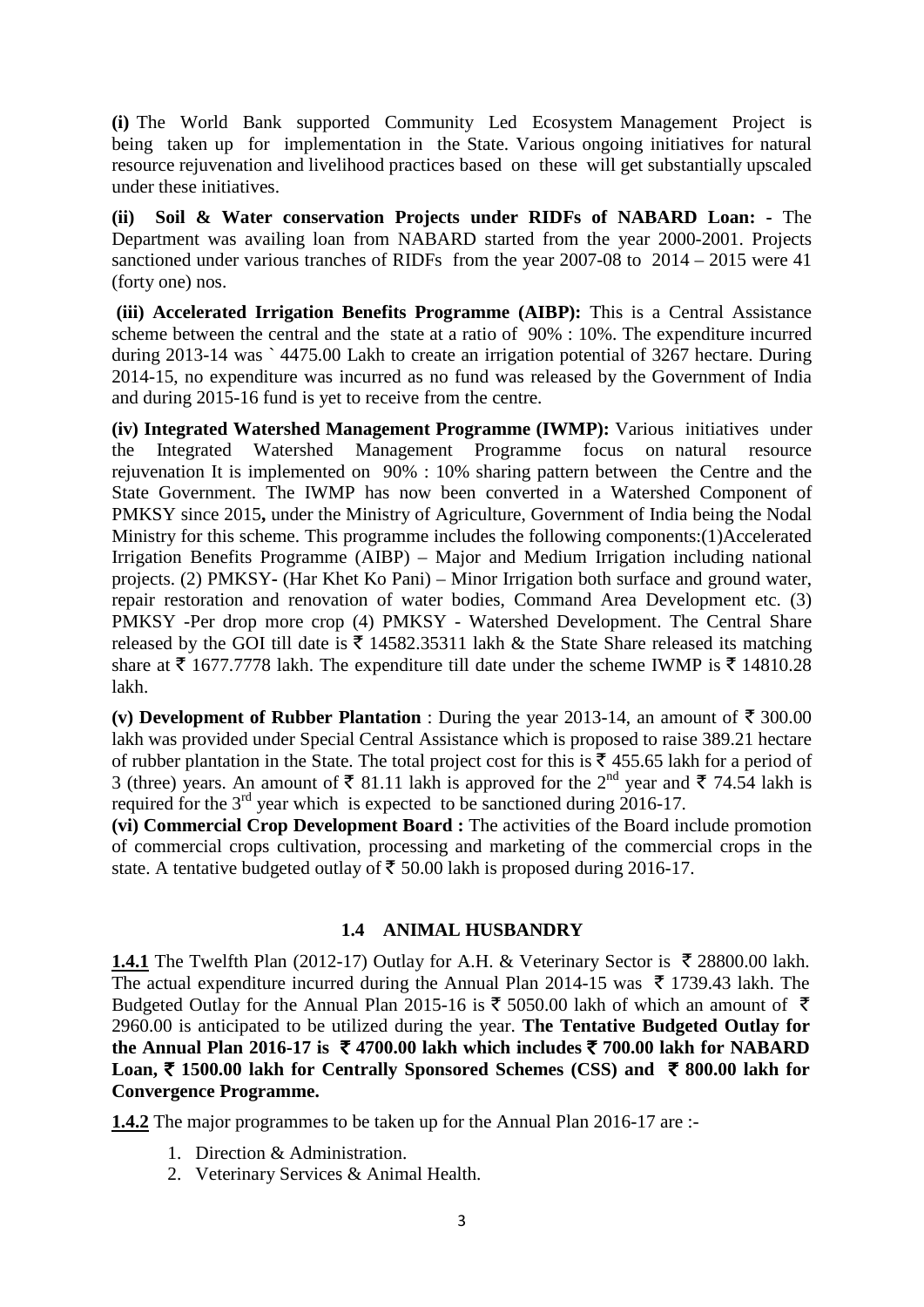- 3. Cattle Development.
- 4. Poultry Development.
- 5. Piggery Development.
- 6. Feed and Fodder Development.
- 7. Administrative Investigation & Statistics.
- 8. Research & Education.
- 9. Infrastructure Development (including improvements).

**1.4.3** New State Plan Schemes: The following new schemes are proposed to be taken up during 2016-17:-

- 1. Construction of New District Veterinary Office Building in East Khasi Hills, Shillong
- 2. Setting up of new Cattle Breeding Farm in East Garo Hills District.
- 3. Setting up of A.I. Centre for Pigs
- 4. Demonstration Units at V.T. centres.
- 5. Scheme for State Awareness Programme on various diseases
- 6. Introduction of Fodder Production Machine
- 7. Preservation of Local Pigs at Pig Farm, Pynursla.
- 8. Construction / Re-construction / Renovation / Improvement of buildings at Poultry / Piggery / Cattle Farms and Veterinary Institutions.

**1.4.4 CENTRALLY SPONSORED AND CENTRAL SECTOR SCHEMES:** Core schemes approved by the Government of India during 2015-16 under Veterinary Services and National Livestock Mission will continue during the Annual Plan 2016-17. Other Centrally Sponsored Schemes will be implemented provided fund is released by the Government of India.

# **1.5. DAIRY DEVELPOMENT**

**1.5.1** The Twelfth Plan (2012-17) Outlay is  $\bar{\tau}$  4850.00 lakh. The actual expenditure incurred during the Annual Plan 2014-15 was  $\bar{\tau}$  204.72 lakh. The Budgeted Outlay for the Annual Plan 2015-16 is  $\bar{\tau}$  600.00 lakhs of which an amount of  $\bar{\tau}$  2900.00 lakh is anticipated to be utilized during the year. The Tentative Budgeted Outlay for 2016-17 is  $\bar{\tau}$  600.00 lakh which includes  $\bar{\tau}$  100.00 lakh for CSS,  $\bar{\tau}$  100.00 lakh for Convergence Programme and  $\bar{\tau}$ **200.00 lakh for Special Dairy Development Initiative.**

**1.5.2** The programmes under Dairy Sector proposed to be taken up during 2016 -17 are summarized below:-

1.**Direction & Administration:** Scheme under State and District Level will continue which includes maintenance, strengthening and improvement of the administrative setup both at the State and District level.

2.**Cattle-cum-Dairy Development:** Under this scheme the Department proposed for maintenance of Dairy Plant, Chilling Plants. Procurement & marketing of milk is now being handled by the Registered District Societies in Shillong, Tura & Jowai. The Programme also includes Employment Generation Scheme for Educated Unemployed Youth, General Farmers/ SHG/Co-operative Societies in order to enhance milk production in the State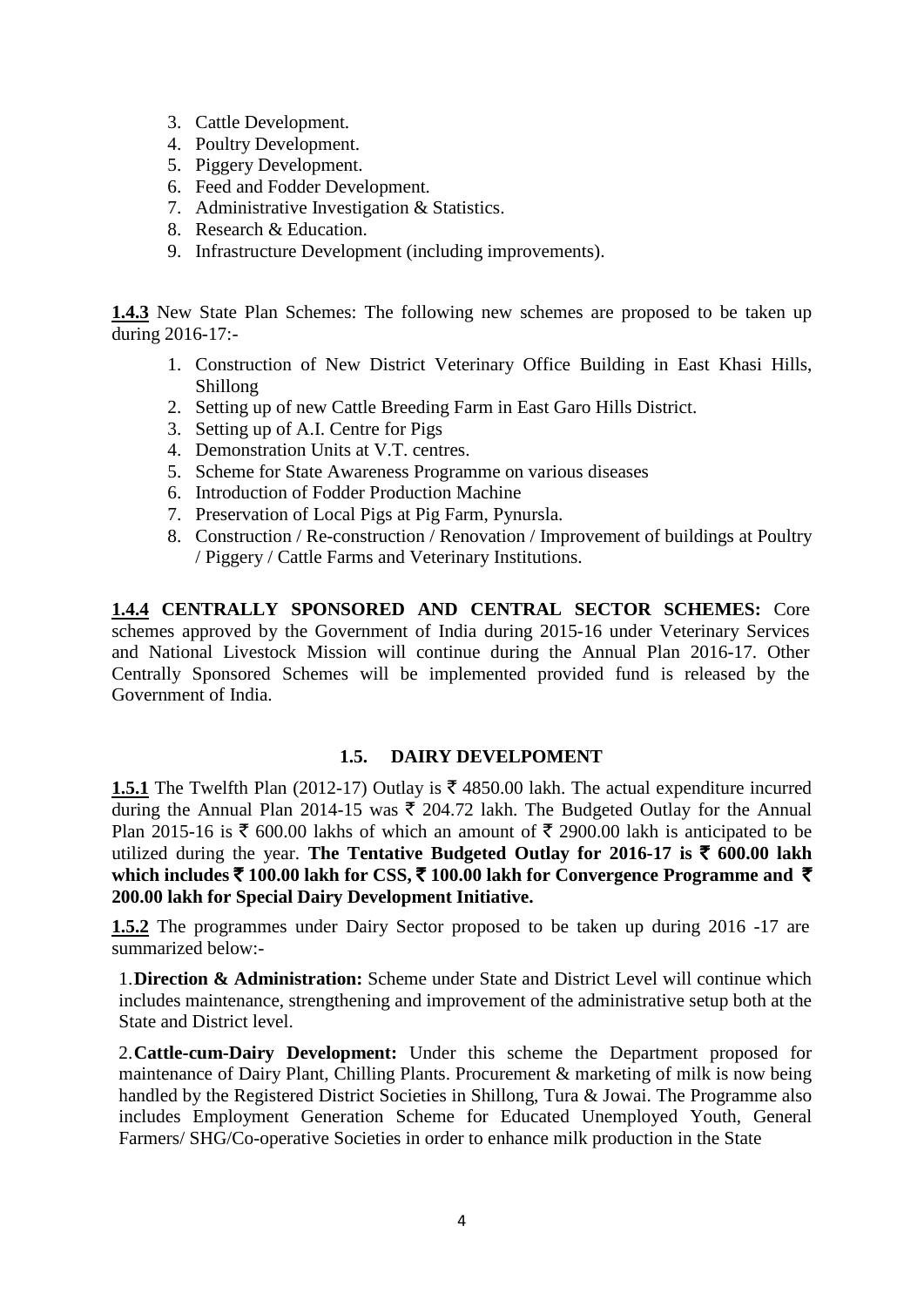3.**Education:** The amount provided under this programme is for payment of scholarship/stipend to the sponsored students undergoing studies in Dairy Technology outside the State which also includes other expenditure like advertisement, publicity and other charges.

4.**Infrastructure Development:** Under this scheme, the Department proposed for construction works and improvement of existing buildings, water supply, fencing under Dairy Sector.

5. **New State Plan Scheme :** The new scheme proposed during 2016-17 is for construction of Residential, Non-Residential building, Retaining wall, Approach road etc. in Khasi, Jaintia and Garo Hills Districts.

6. **Central Sector Schemes:** The National Programme for Dairy Development (NPDD) will also continue for 2016-17.

#### **1.6 FISHERIES**

**1.6.1** The Outlay for the 12th Five Year Plan (2012 -17) is  $\bar{\xi}$  52900.00 lakh. The actual expenditure during the First Three Years of the 12<sup>th</sup> Five Year Plan (2012-17) was  $\bar{\tau}$  8952.81 lakh. The Available Outlay of  $\bar{\tau}$  543.00 lakh during the Annual Plan 2015-16 is expected to be utilized in full. **The Tentative Budgeted Outlay for the Annual Plan 2016-17 is** ` **4000.00 lakh which includes** ` **1500.00 lakh under Centrally Sponsored Schemes and**  `**1200.00 lakh under Convergence.** 

 There has been a substantial increase in the production of fish in the State and with the investment for expansion of potential areas, an additional water area of 1904.4 ha benefitting 19,044 nos of beneficiaries have been covered under the State Aquaculture Mission, raising the fish production to 8,000 MT annually. Fish seeds of good quality are being raised through local hatcheries. There are 26 nos of such hatcheries established so far, as this has also improved the rural employment scenario in the State. Marketing of harvested fish in order to ensure remunerative returns to the fish farmers will be given due importance with the support of the National Fisheries Development Board. Further, support in terms of technology transfer to the rural population in post harvest value addition and processing will be augmented. Strategy in this field will be developed in collaboration with the reputed organizations in the country.

**1.6.2 Brief note highlighting important scheme / projects to be taken during 2016-17:-**

**1. Area Expansion :** The Department under the Meghalaya State Aquaculture Mission has during the year 2015 -16 has invested an amount of  $\bar{\tau}$  56.77 cr has created an additional water area of 839.3 ha (approx) for fish culture and this has benefit 8393 nos farmers across the state .The Dept proposed to develop another 754.2 ha of Individual ponds during the year 2016-17. The total investment made so far under this sector is  $\bar{\mathbf{z}}$ .163.00 and about 2631.8 ha have been covered and 26054 nos of beneficiaries were assisted till date.

**2. Development of Meghalaya State Fish Brood Bank:** For culture of brood stock for breeding purposes which is one of the most important features required for optimum production and survivability of fish seed, the Department is able to achieve in the establishment of 1 (one) State Brood Bank at Umktieh Fish Farm, Ri Bhoi District during the last financial year, and proposes to establish another Brood bank at Tura through the funding support of NFDB which is proposed to be taken up during 2016-17.

**3. Establishment of Mahseer Hatcheries:** Through the support of the Directorate of Cold Water Fisheries, the Department is able to establish 1 (one) Mahseer hatchery in the State,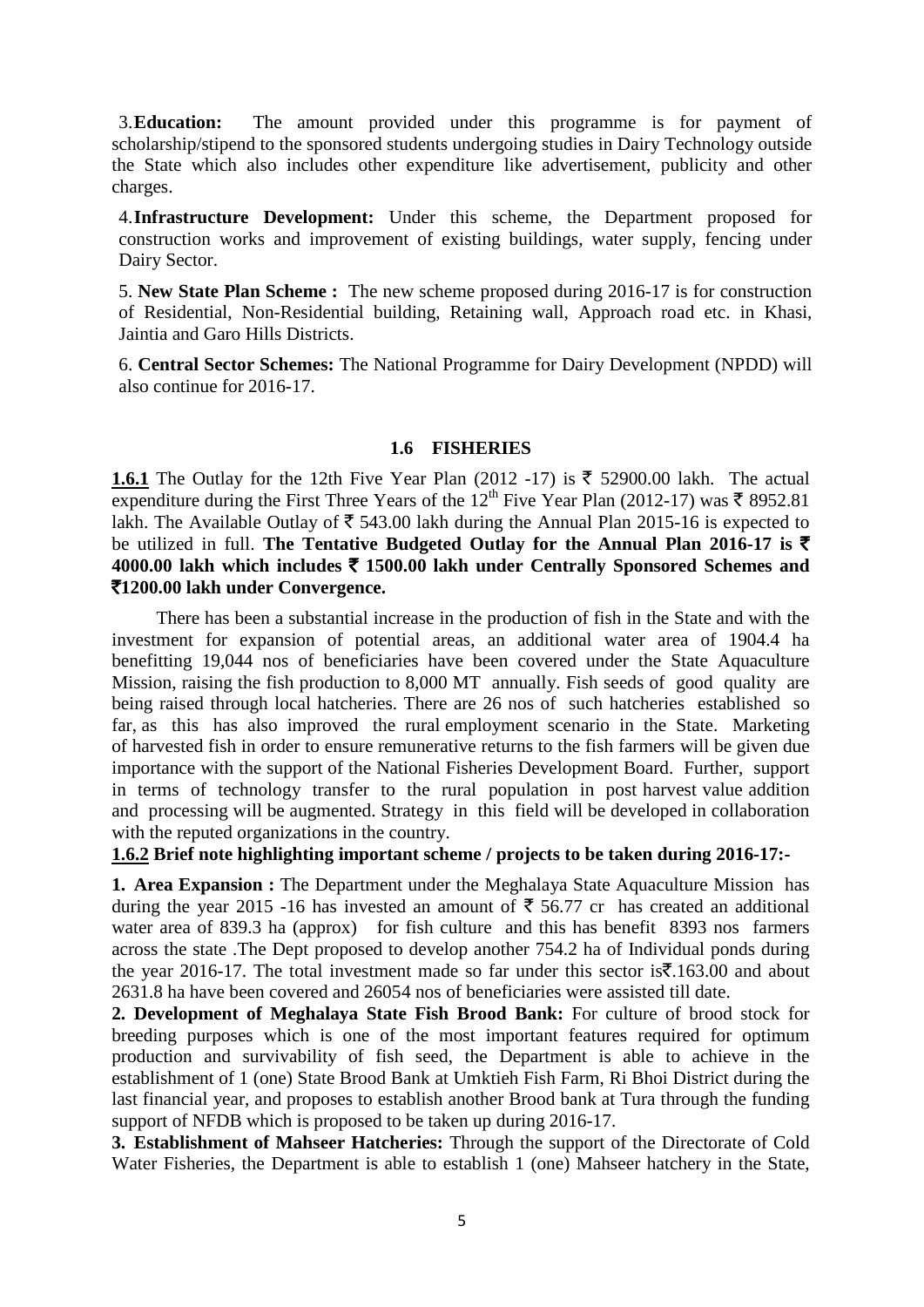and it proposes to establish 1 (one) more Mahseer hatchery and the amount to be invested for this purpose is  $\overline{\xi}$ 10.00 lakh.

**4. Other schemes includes establishment of Hatcheries, Feed Mills, Aqua Parks, Fish Sanctuaries and Fish Markets** wherein the State Government has taking steps to increase setting up more numbers of such establishments in the State. Establishment of Feed Mills and Fish Markets through the funding support of the National Fisheries Development Board are being taken up.

### **1.7 FOOD STORAGE & WAREHOUSING**

**1.7.1** The Twelfth Plan (2012-17) projected outlay for food storage and warehousing sector is  $\overline{\mathfrak{F}}$  1200.00 lakhs. The approved outlay for the Annual Plan (2014-15) was  $\overline{\mathfrak{F}}$  100.00 lakh and the actual expenditure was  $\bar{\tau}$  100.00 lakh. The Available Outlay for the Annual Plan (2015-16) is  $\bar{\tau}$  95.00 lakh and the anticipated expenditure  $\bar{\tau}$  95.00 lakh. **The Budgetted Outlay for the Annual Plan 2016-17 for implementation of the programmes viz., construction of new warehouses for buffer stocking of food-grains is** ` **100.00 lakh**.

**1.7.2** The Corporation has a total storage capacity of 15,700 M.T. During the 2015-16, an additional capacity of 2000 M.T has been created, and in the Annual Plan 2016-2017, a 1000 M.T. capacity is projected to be added. The achievement of the projected capacity creation is solely dependent on timely release of financial assistance for construction of Warehouses by Government of India and the State Government.

# **1.8 COOPERATION**

**1.8.1** The projected outlay for the Twelfth Plan (2012-17) is  $\bar{\tau}$  8000.00 lakh. The Available Outlay during 2014-15 was ₹ 900.00 lakh and the actual expenditure during same year was ₹ 780.96 lakhs. The Available Outlay for 2015-16 is  $\bar{\tau}$  750.00 lakh and the anticipated expenditure during 2015-16 is  $\bar{\tau}$  750.00 lakh. The Budgeted Outlay for the Annual Plan **2016-17 is** ` **2625.00 lakh**.

**1.8.2** As on 31.03.2015, there are 1460 numbers of Cooperative Societies in the State. During the year 2016-17, the Department is initiating new programmes and has budgetted an amount of  $\bar{\xi}$  500.00 lakh for Capacity Building and Training,  $\bar{\xi}$  1000.00 lakh for Convergence with IBDLP, Megha-LAMP and other livelihood programme to create Integrated Village Cooperative Societies.

**1.8.3** The Department is striving in making the cooperative movement an effective instrument of transforming the rural economy through the cooperative societies by expanding the scope of activities so as to include micro credit, food processing, handloom, handicraft, dairy, marketing of agricultural produces etc. Steps have also been undertaken for promotion of rural tourism and to create gainful employment to the unemployed in the rural tourism sector. Micro business activities are also being promoted under the aegis of the Meghalaya Livelihood and Access to Markets Project (Megha-LAMP).

# **1.9 RASHTRIYA KRISHI VIKAS YOJANA**

**1.9.1 Rashtriya Krishi Vikas Yojana** (**RKVY):** RKVY which is the Flagship Programme of the Government of India is being implemented in the state of Meghalaya through the Department of Agriculture as the Nodal Department, is an integrated programme to bring about all round development in agriculture through sub-sectors namely Agriculture,